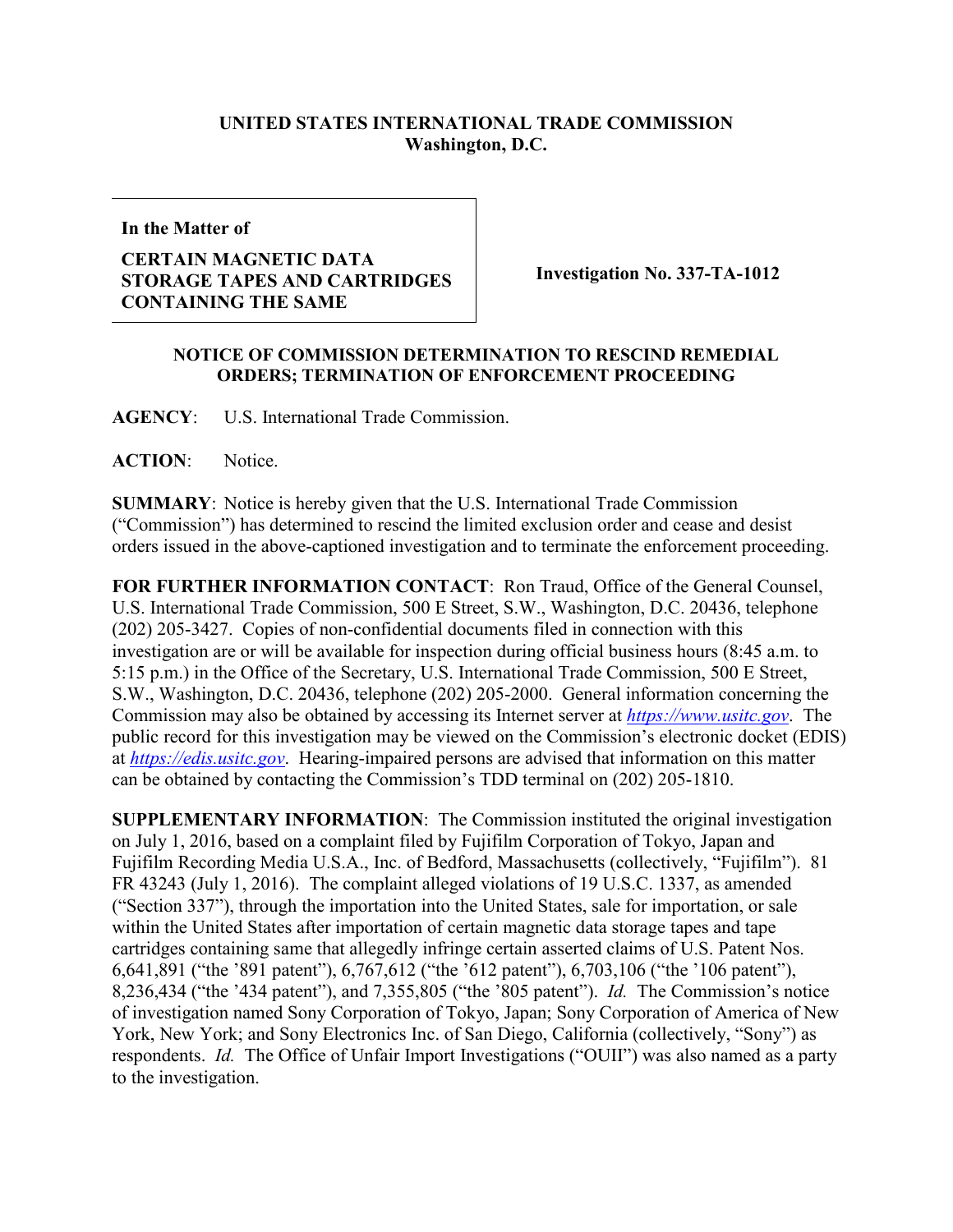On March 14, 2018, the Commission determined that a violation of Section 337 occurred with respect to the '891 patent but not the '612, '106, '434, or '805 patents. 83 FR 11245 (March 14, 2018). The Commission issued a limited exclusion order and cease and desist orders against the Sony respondents, but exempted magnetic data storage tapes and tape cartridges that are imported or used for the purpose of fulfilling Sony's warranty, service, repair, or compliance verification obligations. *Id.*; *see also* Comm'n Opinion (March 8, 2018).

On June 13, 2018, the Commission instituted an enforcement proceeding and named the original three Sony entities as respondents, in addition to Sony Storage Media Solutions Corporation of Tokyo, Japan; Sony Storage Media Manufacturing Corporation of Miyagi, Japan; Sony DADC US Inc. of Terre Haute, Indiana; and Sony Latin America Inc. of Miami, Florida (collectively, "the Sony Respondents"). 83 FR 27626 (June 13, 2018). OUII was also named as a party. *Id.*

While the enforcement proceeding was ongoing, the Sony Respondents filed a request for an advisory opinion and petition for modification of the remedial orders to clarify that certain of its redesigned tape products are outside the scope of the remedial orders. *See* 83 FR 42690 (Aug. 23, 2018). The Commission instituted the modification proceeding on August 23, 2018, and consolidated it with the enforcement proceeding. *Id.* The Commission, however, subsequently terminated the modification proceeding that had been consolidated with the enforcement proceeding on a motion filed by the Sony Respondents. 83 FR 58594 (Nov. 20, 2018).

On July 3, 2019, the presiding administrative law judge ("ALJ") issued an initial determination in the enforcement proceeding ("EID"), finding that the Sony Respondents violated the cease and desist orders and recommending a civil penalty of \$210,134 as the appropriate enforcement measure. EID at 1, 60-61.

The Sony Respondents filed a petition to review the EID on July 15, 2019. On July 17, 2019, however, the parties filed a joint motion for an extension of time to file a response to the Sony Respondents' petition in order to accommodate the parties' settlement discussions.

On July 25, 2019, Fujifilm and the Sony Respondents filed a joint petition to rescind the remedial orders and a joint motion to terminate the enforcement proceeding due to their settlement agreement and patent cross-license. *See* 19 U.S.C. 1337(k); 19 CFR 210.21(b), 210.76(a). On August 1, 2019, OUII filed a response in support of the parties' joint petition to rescind the remedial orders and their joint motion to terminate the enforcement proceeding.

The Commission, having reviewed the parties' joint petition and other materials, has determined to grant the parties' petition and motion, rescind the limited exclusion order and cease and desist orders issued in the underlying investigation, and terminate the enforcement proceeding.

The authority for the Commission's determination is contained in Section 337 of the Tariff Act of 1930, as amended (19 U.S.C. 1337), and in Part 210 of the Commission's Rules of Practice and Procedure (19 CFR Part 210).